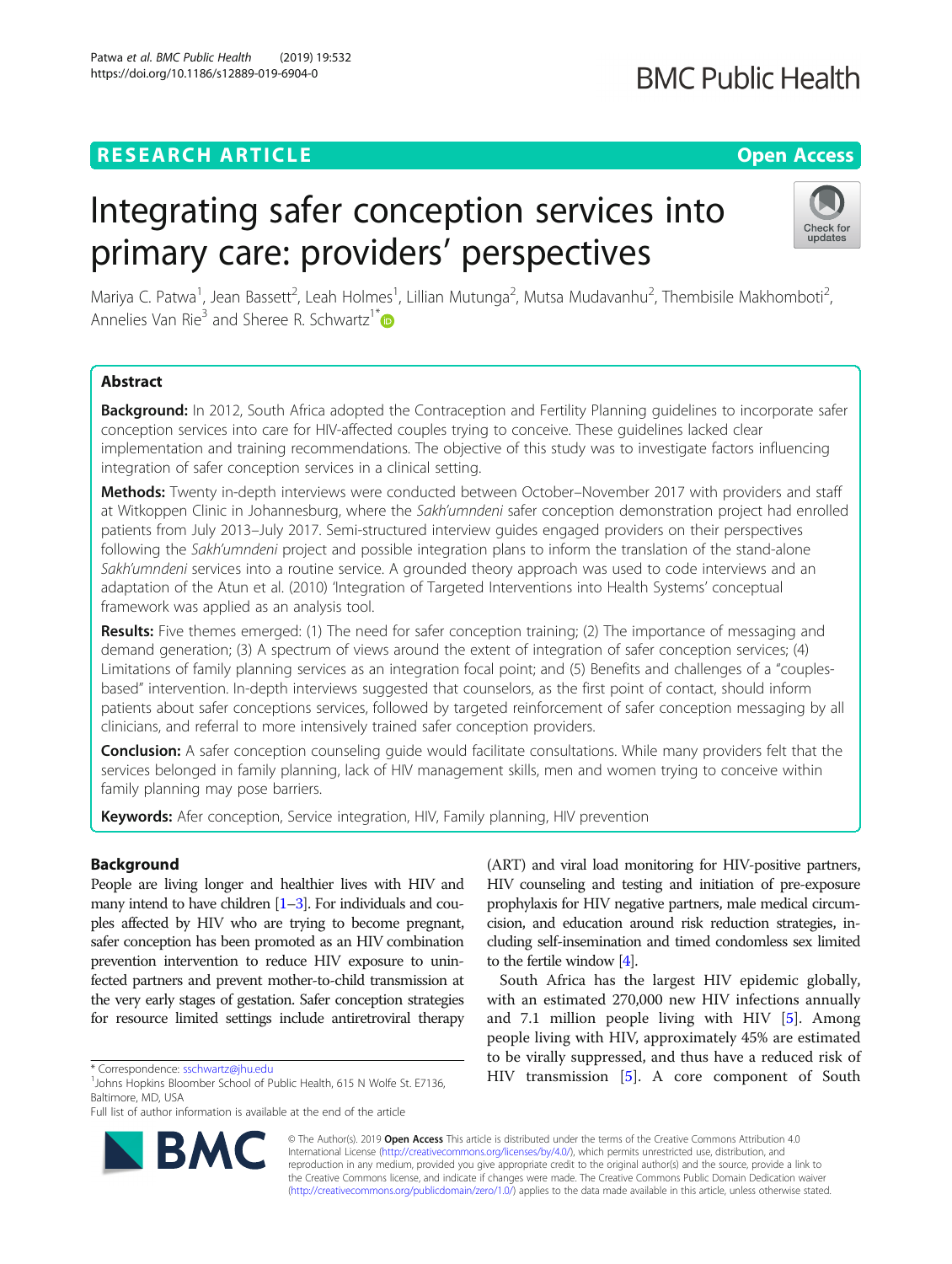Africa's National Strategic Plan for HIV, TB and STIs is to strengthen integrated HIV services [\[6\]](#page-9-0).

In 2011, the Southern African HIV Clinicians' Society released guidelines for the inclusion of safer conception counseling into routine HIV care, which have recently been updated [\[4](#page-8-0), [7](#page-9-0)]. However, these guidelines lacked clear implementation and training recommendations to incorporate safer conception services into facility operations [\[8](#page-9-0)]. The 2012 Department of Health (DOH) Contraception and Fertility Planning Guidelines recommended inclusion of safer conception services into antenatal, postnatal, and family planning spaces [\[9](#page-9-0)]. In 2017, the DOH "ideal clinic" standards promoted integrated HIV services with family planning and chronic care, suggesting that all clinicians in primary health care centers should be trained to provide safer conception services  $[10]$  $[10]$ .

Despite a supportive policy environment, implementation of safer conception services has been limited to research demonstration projects, one of which is the Sakh'umndeni Safer Conception Clinic at the Witkoppen Health and Welfare Centre (Witkoppen Clinic) in north-ern Johannesburg [[8,](#page-9-0) [11\]](#page-9-0). Sakh'umndeni enrolled 526 clients over a four-year period  $(2013–2017)$  $(2013–2017)$  $(2013–2017)$   $[11–13]$  $[11–13]$  $[11–13]$ . In alignment with national guidelines, Witkoppen Clinic sought to translate its stand-alone safer conception services into a more scalable, integrated service delivery model using the lessons learned from Sakh'umndeni.

The objective of this study was to inform health systems scale-up of safer conception care by investigating factors that influence the integration, or 'adoption system', of safer conception services into a primary healthcare setting. We employed a modification of the 'Integration of Targeted Interventions into Health Systems' conceptual analysis framework to identify barriers to service integration, assess training needs, and examine provider buy-in and preferences for safer conception service delivery [\[14](#page-9-0)].

## Methods

## Study setting and study design

Witkoppen Clinic is a primary health care center and non-governmental organization based in northern Johannesburg, serving the surrounding areas of Fourways, Diepsloot, and informal settlement populations. Witkoppen provides comprehensive care including HIV and tuberculosis screening and treatment, family planning, antenatal and postnatal care, and mental health care.

A demonstration research study, evaluating the real-world effectiveness of safer conception interventions was implemented at Witkoppen Clinic from 2013 to 2017. Safer conception was provided as a stand-alone service, called the Sakh'umndeni Safer Conception Clinic – the development of which was informed by scientific literature as well as

formative patient and provider interviews conducted in 2013 and previously reported [\[12](#page-9-0), [15\]](#page-9-0). During the study period patients were recruited from the Witkoppen Clinic patient population and through outreach efforts within the catchment area of the clinic. Clinic providers and staff were encouraged to inform women and men in a relationship affected by HIV and desiring a baby of the Sakh'umndeni service and refer eligible individuals to the on-site service [\[11](#page-9-0)– [13\]](#page-9-0).

Upon completion of the demonstration project, in-depth interviews were conducted with healthcare providers as well as clinic and research staff to inform the health systems translation of the demonstration project into an integrated routine safer conception service at Witkoppen Clinic. Patient interviews, though previously included to design the service package and implementation, were not included at this stage of data collection.

## Data collection

Twenty in-depth interviews (IDIs) were conducted between October–November 2017 with Witkoppen Clinic healthcare providers and Sakh'umndeni research staff. Interviewees were purposively sampled using maximum variation to represent all healthcare provider cadres and staff providing HIV care, those knowledgeable about the clinic operations, and those with expertise in providing safer conception services. The interviews (three men and seventeen women) included three doctors, one senior manager, seven nurses, two auxiliary nurses, two researchers, and five HIV counselors.

Semi-structured interview guides engaged on provider perspectives and feedback on the original Sakh'umndeni safer conception services at Witkoppen Clinic, as well as safer conception integration plans. As staff positions interviewed and clinical providers at Witkoppen all speak English, interviews were conducted in English and averaged 20–30 min. Interviews were conducted, audio-recorded, and transcribed by MP.

All participants provided written informed consent. Ethical approval was obtained from the Human Research Ethics Committee at the University of Witwatersrand in Johannesburg, South Africa (protocol M130467).

## Analytic framework

We adapted the 'Integration of Targeted Interventions into Health Systems' conceptual framework as an analysis tool (Fig. [1\)](#page-2-0) [\[14](#page-9-0)]. This framework deconstructs factors associated with integration of targeted health services in order to capture the complexity of service integration and recognizes how different "adoption system" suggestions interact with important model features. Atun et al. (2010) identified healthcare providers as key actors or "adopters" who have an influence on the "adoption system" and subsequent delivery of services.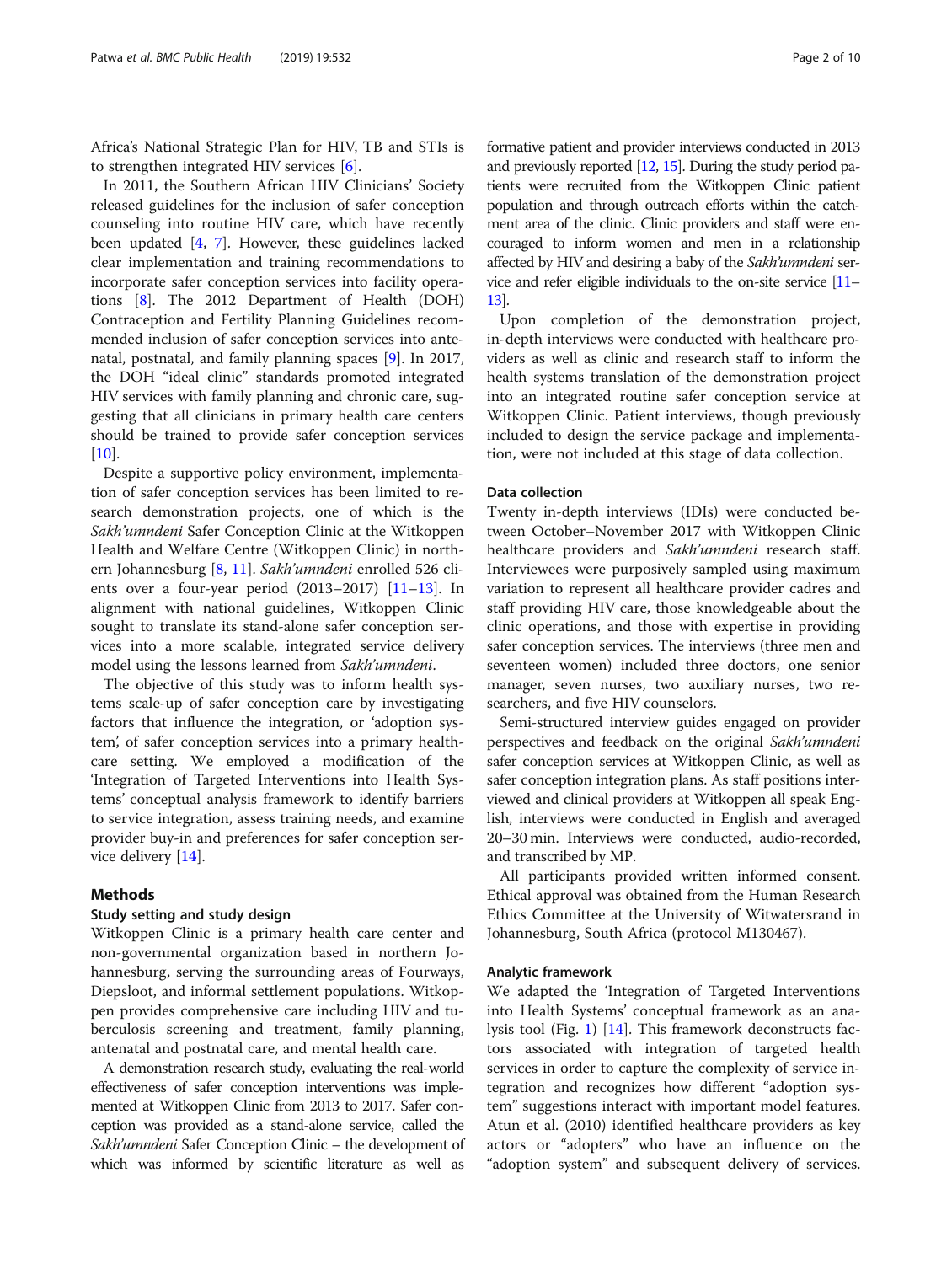<span id="page-2-0"></span>

In this application, the "problem" is the risk of HIV horizontal and vertical transmission – which will be referred to as "risk of transmission" – within families while trying to conceive and the "intervention" is safer conception care. The "clinic characteristics" refer to Witkoppen Clinic's operations as an example of a busy  $({\sim 8500 \text{ pa}}$ tient per month) urban primary care clinic in sub-Saharan Africa. The "broad context" is characterized by the generalized HIV epidemic within a policy environment that is resource limited, but supportive of the safer conception concept [\[14\]](#page-9-0).

## Analysis

A grounded theory approach was used to understand provider perspectives on the integration or "adoption" of safer conception services, training needs, the link between family planning and safer conception, and outreach efforts [[16](#page-9-0)]. Transcripts were independently analyzed and coded by MP and LH to identify patterns across interviews. The interview guide was used to develop initial codes. A codebook,

consisting of 13 descriptive and interpretive codes was then developed, discussed, modified and agreed upon by MP and LH. Codes were then deductively grouped into themes relevant to safer conception integration. Analysis was completed using Atlas.ti 8 (Berlin, Germany).

## Results

Overall, the safer conception demonstration project was well received by health care providers. Safer conception was unanimously perceived as a beneficial service for people living with HIV so that they can achieve their reproductive goals and improve their health outcomes. Future integration of safer conception into routine care at the clinic received the support of most health care workers.

"Safer conception is a concept that has been in the facility for many years… For me I think it should actually be a culture. If we want to have zero new HIV infections by 2030 or 2020…according to the national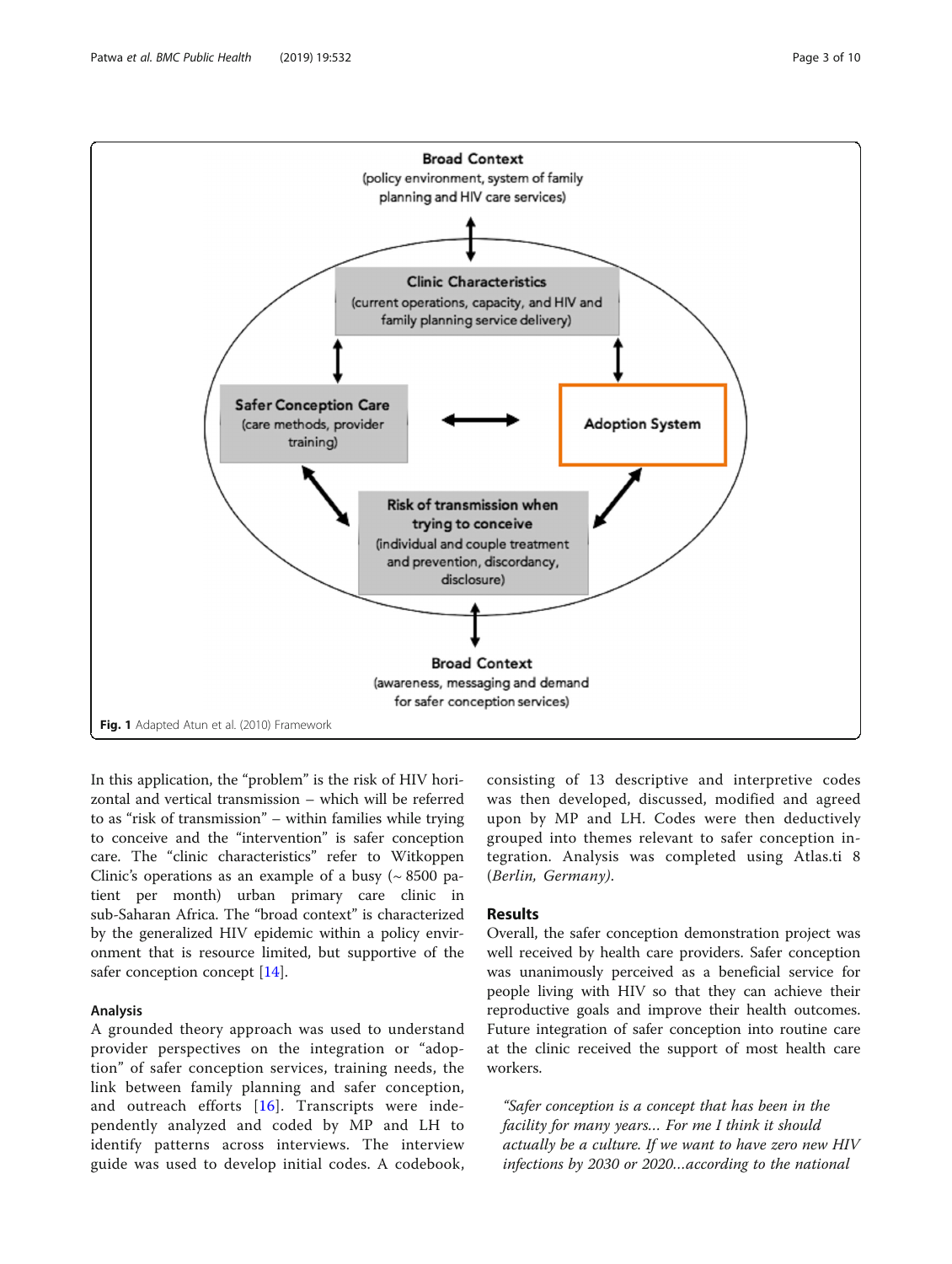strategic plan, we have to make sure that everybody takes responsibility of that." (Manager)

"For me safer conception it was something good that happens for Witkoppen. I think it has touched a lot of people's life… Because, really and truly when you really struggling to deal with the fact of you being diagnosed HIV positive, but still you really want to have this family, and at the end of the day you have your fears… if there is someone who is stepping in and saying it's okay, you can still have a child, it's okay, you are in safe hand, it's okay we've got all the information that you need." (Sakh'umndeni staff)

Using the 'Integration of Targeted Interventions into Health Systems' adapted conceptual framework five themes emerged (Fig. [1](#page-2-0))  $(1)$  the need for safer conception services training as a critical step to improve provider understanding of "safer conception care"; (2) messaging and demand generation to engage and improve the "broad context" for safer conception service awareness; (3) defining the extent of integration of safer conception services into routine care by recognizing and modifying "clinic characteristics" such as clinic operations and capacity for service delivery; (4) limitations of current family planning services as part of the "broad context" and "clinic characteristics"; (5) balancing the benefits of a "couples-based" intervention with the need of safer conception services for unaccompanied individuals and those who have not yet disclosed their HIV status.

## Need for safer conception training

Clinic doctors and some nurses were able to describe key service components but many reported discomfort providing safer conception services themselves without safer conception training. Self-insemination, in particular, was a method that providers voiced uncertainty about.

"I try to share whatever information so that they conceive safely. I tell them about the viral load and when is the correct time to conceive like time, ovulation, and stuff like that… [The Sakh'umndeni research clinician] used to [teach] this artificial insemination and all those things I don't know about. I don't know how it's done, but then I encourage them to get tested, both of them if the other partner is not tested yet to test, get their viral loads to low and undetectable before they try for a baby." (Nurse)

Other clinicians and counselors reported a general understanding of the purpose of the services, but relied on the safer conception clinic and dedicated service

providers, suggesting a limited understanding of how to provide safer conception counseling.

"They were helping positive or positive patients to really conceive… well guiding them with the whole transition of how to ensure that the partner remains negative if it was a discordant couple… I didn't know much into the details, but I knew it took a lot of time with the consultations...and that [the Sakh'umndeni research clinician] was very dedicated." (Nurse)

"The only thing that I understand about safer is… it helps them to continue having their status if they are negative then you are having a positive partner… Yeah, I know the only thing that I understand is that it's for couples they are trying to do a baby whilst someone is positive and the other is negative or both positive." (Counselor)

Providers were open to receiving technical training in safer conception counseling, and also noted areas outside of safer conception methods that should be emphasized for all cadres of staff.

"I think the first thing is [provider and staff] understanding of HIV. And, the importance of virologic suppression and not infecting either partner. Or transmitting the virus through pregnancy... Just the physiology of it." (Doctor)

Counselors were often referenced as a critical point of contact for patients, making it essential to build their skills, particularly in education around conception methods, including timing of intercourse and self-insemination, as well as to navigate relationship dynamics and ethics:

"I would love to have training upon [safer conception]… one thing that I'm scared of, I don't want to give information that I'm not sure about… I need to be more specific… for instance, in safer sometime self-insemination using syringes and all that, people [might] not feel comfortable with that. So, if they can ask me and say, 'what's the next option?'" (Counselor)

"Where do you begin? Okay the history taking and then the element of working around the menstrual cycle, how do you calculate that? Which [insemination method] is more efficient, which one would suit which couple…to know when to use which method? … How do you refer to other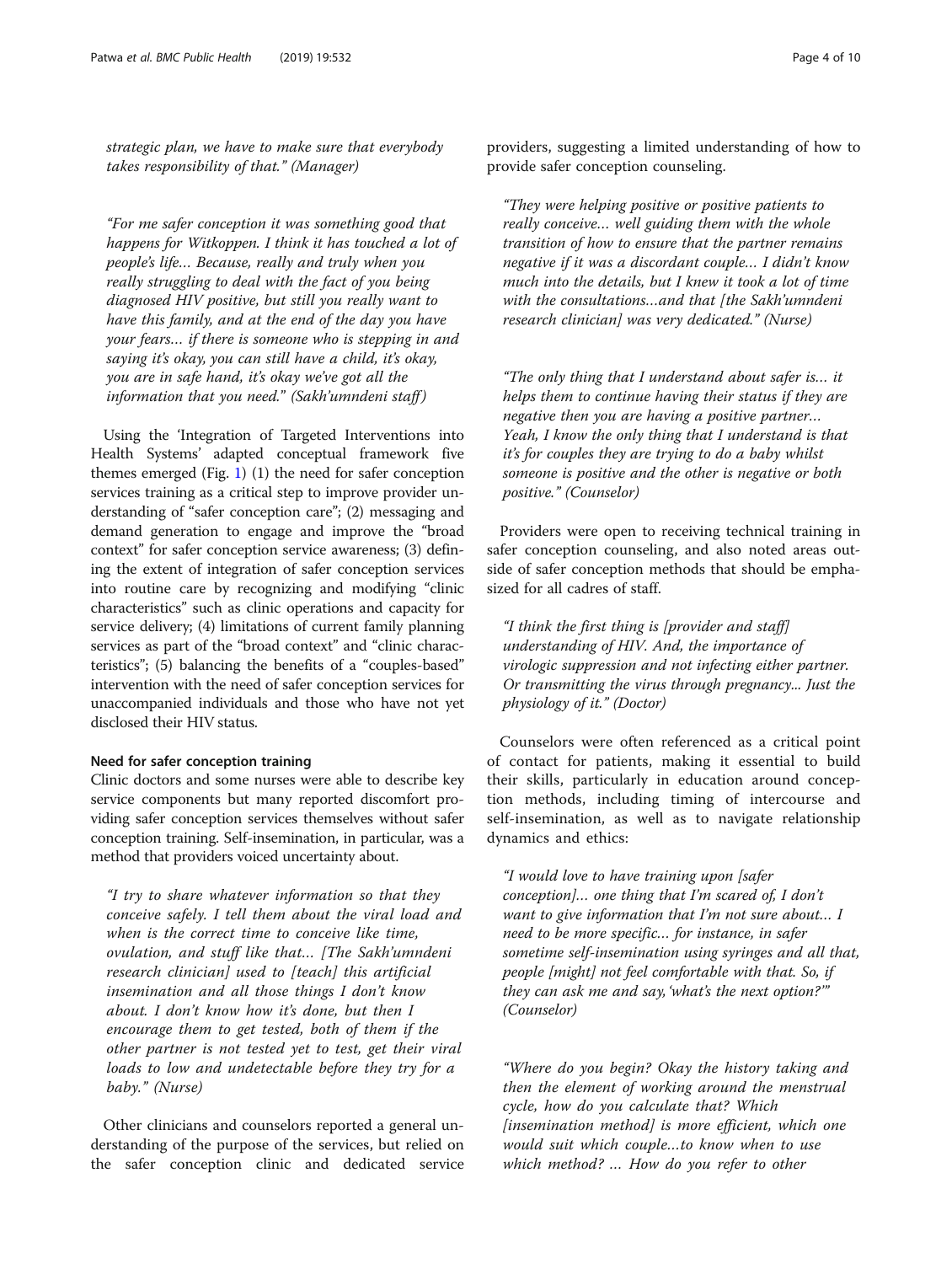departments if there is a psychologist that needs to be included… what happens if you come to the realization that this couple they want to conceive, but financially does not make it right? How do you incorporate all elements to ensure that this is the best suitable thing for this couple, you know? … If you get couples who have 5 kids already, now they want to do it the right method…how do you incorporate that?…What governs me as a clinician to say this is the correct thing for you…" (Nurse)

## Messaging and demand generation

When asked to identify activities that could facilitate service promotion and engage clients who would benefit from the service, providers wanted more explicit messaging about what the service is and how it can help their patients.

"Maybe the meaning of safer conception - what does it mean?... Who also qualifies for being in the safer conception… what are the things that you need to tell this patient who is HIV negative or this patient who doesn't know the partner status or this patient who want to have a family? What is your goal?" (Counselor)

Informants suggested the development of posters, flyers and pamphlets in order to elicit patient awareness and questions about the service:

"I would put posters up, you know, 'are you thinking about falling pregnant?' Maybe some patients sit for so long, I don't know how much they look at posters, but probably ones that have more graphics… you know the pictures… 'do you know it's possible to have a negative baby? Do you know how to have a negative baby?' Which could possibly prompt them to ask the question if perhaps the clinician doesn't." (Doctor)

"You give talks and if you have pamphlets just give them pamphlets because sometimes we have patients who are sick here so maybe that time [they are] not even listening to you, so if you give the pamphlet… when [they] get home can just read it." (Counselor)

Several providers and counselors found it critical to share this information outside of the clinic to reach people who are less likely to be aware of safer conception services, whom also have great need:

"Clinic wise I think we are limiting people… I think there's a lot of people out there who need the very

same knowledge that we have and the very same knowledge that our patients will be receiving at Witkoppen. If we really want to be a good health facility, I think spreading the word broadly would actually, I don't know, it would be a good thing for people to find out. Not a lot of people know about these things, you know. They still have that mentality that when you're positive you know it's like life has ended for you." (Nurse)

As a service that aims to prevent and treat HIV among both men and women planning to expand their families, it was important to gain perspectives on male engagement. Healthcare providers believed that men have an interest in safer conception services, thus it may be a way to reach men, but stressed the need for confidentiality of the services. Many suggested opportunities for synergies between the male-friendly service at Witkoppen Clinic and safer conception services.

"…when you talk about kids, when a man wants a child he can stand up and go to the clinic. I've seen them coming… like doing follow-ups without their partners on safer conception [research study]. I think men will do." (Sakh'umndeni staff)

"They don't want to be tested HIV… they don't want to use condom… I think the only thing we got a men's clinic…But I know that, you know, when men want to have babies they can do everything, anything… I feel that they will use the service… maybe once or twice, but not always. Not always, but because of the male-friendly service and if we can work together maybe we can." (Nurse)

"I mean the one is the men's clinic. If we think that's a priority and to specifically talk to just stay aware of discussing fertility plans with men as well as with women. Cause I don't think, I may be wrong, but I certainly never have. I routinely ask the mothers, I've never asked our fathers if they are planning." (Doctor)

"I think they would engage themselves in this and I believe with men you need to give them the element of trust that whatever that we saw here will not leak anywhere else. I think confidentiality is the only thing that actually makes men able to come in and use the services." (Nurse)

## Extent of integration of safer conception services

The implementation of safer conception services could follow different approaches. Some health care workers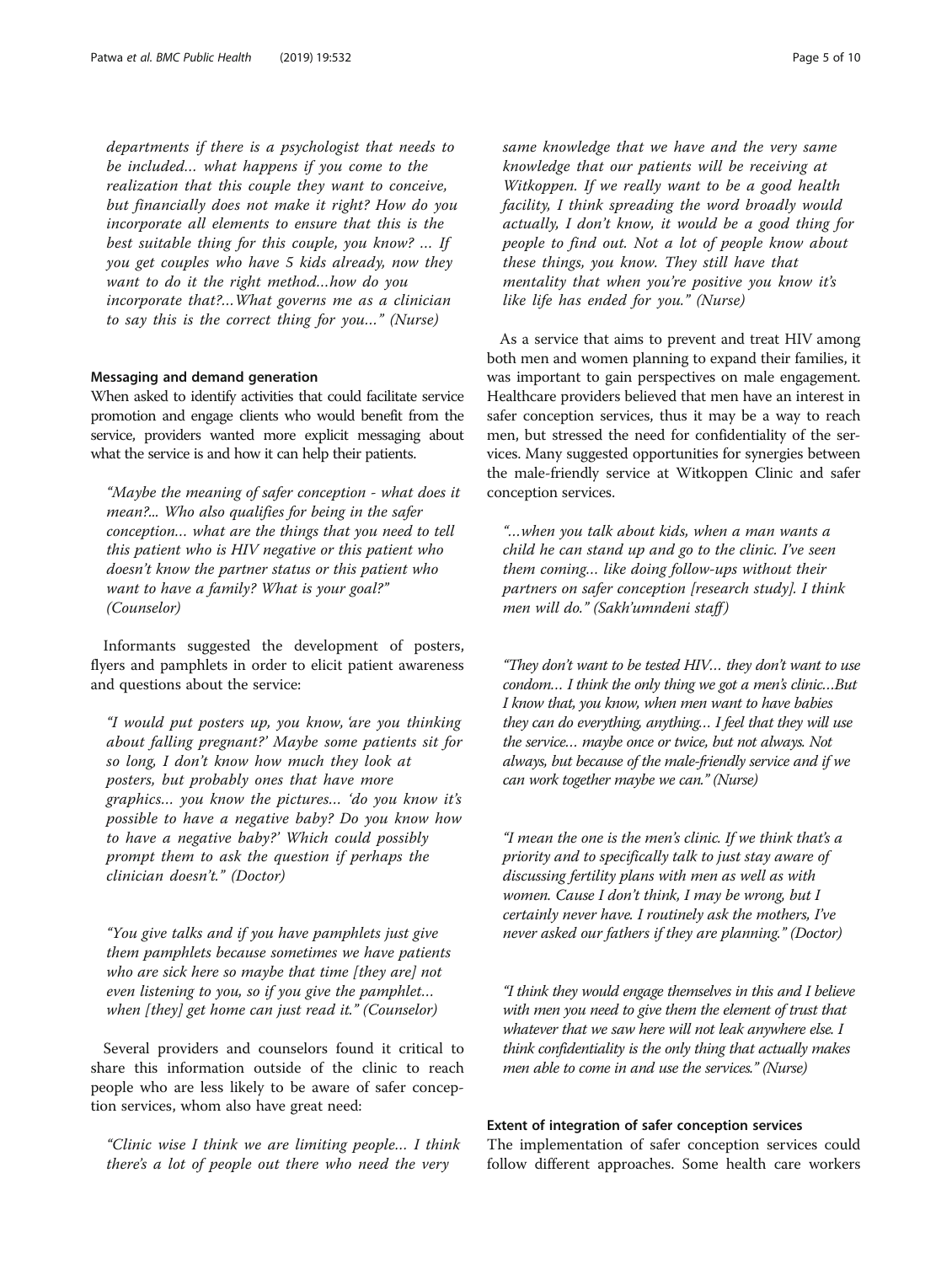supported provision of safer conception services by all health care workers to make visits more convenient and efficient for patients.

"I would wish that all the clinicians would know how to do this. So that like, if we talk integration, we are talking if for example a patient came to me I treat for pneumonia, if they want the safer conception I do it in the same consultation instead of having to send the patient somewhere. So, I think like it starts with the screening and then we start with what needs to be done after screening for convenience of the patient and it's quite easier for the patient to get all the services in one consulting room." (Nurse)

Most providers and staff supported the introduction of safer conception services by counselors as the first point of contact with patients, followed by reinforcing safer conception messages by clinicians, and a strong referral system to more intensively trained safer conception providers.

"If it's a first timer, they will definitely have to come through the lay counselors for health talks. So, everybody does come through that when they come to the facility. And they're the best place to give that information… so that I think that would really be the starting point." (Manager)

"If they can go around like early in the morning in health talks…obviously [we counselors] can't just go all over the process like in detail, but that little information that we'll be dropping then they can ask to another clinician so that the patient can have more information." (Counselor)

A preference for partial integration was often based on concerns around long consultation times and the need to discuss sensitive issues.

"Firstly, you need time, you [need] to have space to do a proper consultation. And really explain… all the different facets in terms of the virus, in terms of how to fall pregnant, and follow-up afterwards with the pregnancy and the baby. You need to have enough time, I believe that consistency in clinician is important." (Doctor)

"Although I understand the rationale behind saying all services must be integrated… If you integrated it totally, so that everybody gets to do it, then you're going to land up seeing somebody different every time… They're not easy conversations to have with

somebody… partners talking about what's going on at home and their sex lives and everything else is not the sort of thing that you then want to start all over again the following month and tell somebody else all this stuff all over again and so I think the continuity [is important]. I think there's a place for specialist care. I have reservations about every clinician doing everything, because I think it's very difficult to maintain excellent quality of care with every clinician doing it." (Doctor)

Providers considered integration and more intensive training of clinicians in the antenatal and postnatal space.

"I think I would probably train… in the antenatal [and] postnatal department [so] that you can have a couple of people but not just one clinician, because hopefully the patient will fall pregnant and then stay in the same environment. So, your counselors will be more likely to be similar, that's as far as you can integrate it. It may not be one specific person but in that department [there's] just more awareness of pregnancy and also as you go forward they'll be staying in the same place." (Doctor)

## Current limitations of family planning services

The current South African Contraception and Fertility guidelines suggest the integration of safer conception services within family planning. Many health care workers reported that people perceive family planning as a service for prevention of pregnancy, not overall reproductive counseling. Patients who are being referred to family planning services are patients who do not want to conceive:

"…if I wasn't a clinician as well, from growing up all I know is that family planning is all about preventing a baby so… from home that's what we are being taught you need to go to the clinic for prevention [of pregnancy], not necessarily you know for you to plan and prepare… it is a problem, because if maybe we patients, maybe the community as a whole we can view it in that way that even if for preparation…we grow up with, it's all about [pregnancy] prevention but not necessarily about planning." (Nurse)

Clinicians generally agreed that the family planning culture among healthcare providers does not include the concept of planning and preparing for pregnancy.

"I mean certainly my impression here is that our family planning clinic…is totally about [pregnancy]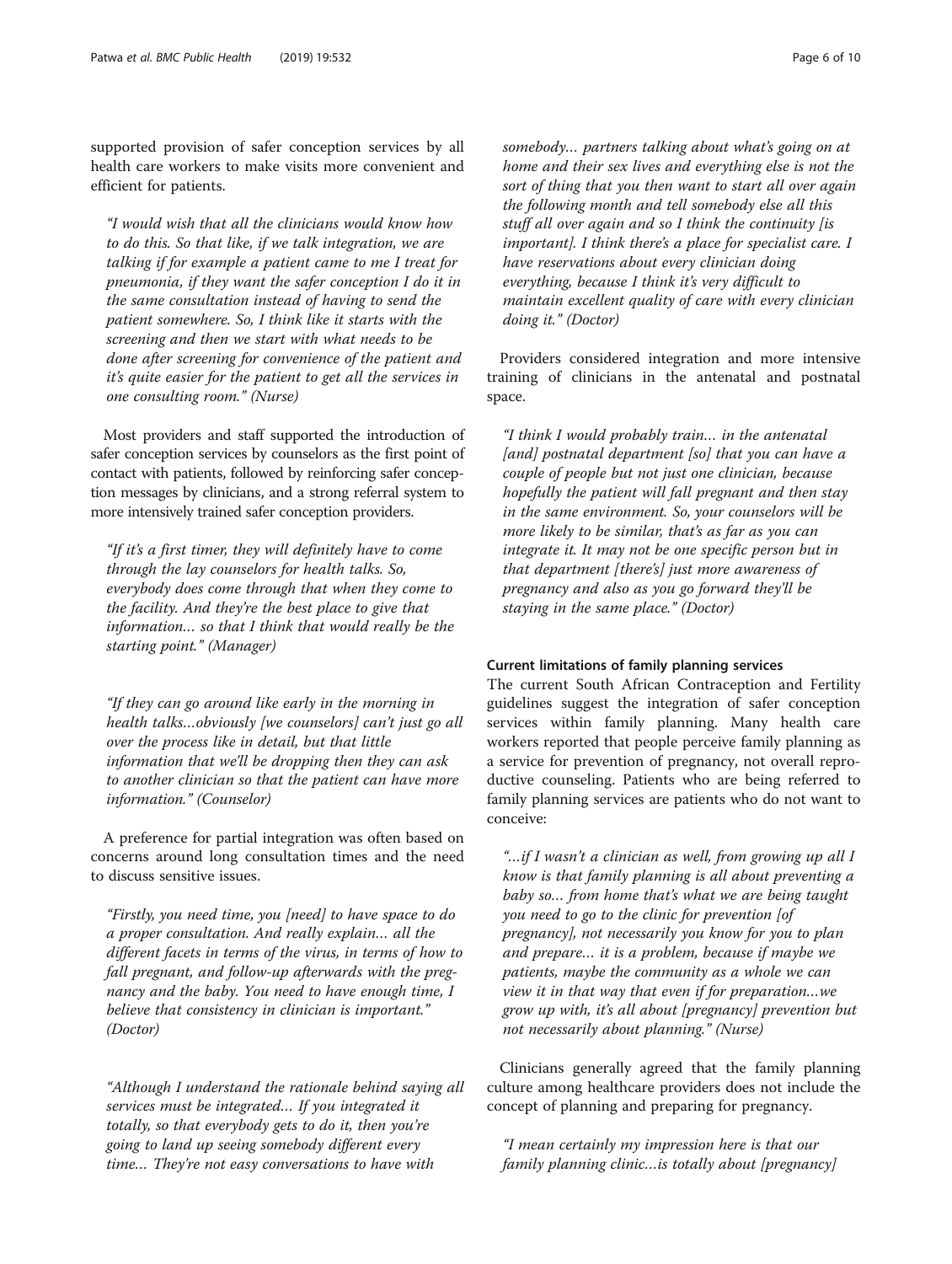prevention…it doesn't come across as a space where there's enormous kind of innovation and enthusiasm for something new it seems to be something just 'this is what we do and we dish out injections and we dish out pills'." (Doctor)

One clinician considered training family planning providers to present more options to patients, but placed the final responsibility on HIV clinicians to discuss patients' fertility plans as family planning providers are not trained in HIV treatment initiation and management, posing a challenge to provision of safer conception care within family planning services [[17\]](#page-9-0).

"I certainly think it would be beneficial to the patients if one can train your provider in family planning to have the broader discussion…even in the rest of the clinic and particularly HIV clinicians should try and have the discussion… 'you know, you think about if you do want to fall pregnant, you know, speak to us first'…" (Doctor)

Benefits and challenges of a "couples-based" intervention Several clinicians highlighted the value of seeing patients as a couple, emphasizing the importance of explaining key concepts of safer conception methods and HIV prevention and treatment to both partners:

"…it's always best to get the same information at the same time as a couple. Because like if I come here and you tell me something and you go and tell my partner I might distort the message, but if we hear the same message at the same time it's actually easier for the couple." (Nurse)

"I prefer seeing them as a couple because I'm more able to educate them with regards to conceiving safely." (Nurse)

However, provider preference towards seeing couples together poses the risk of excluding unaccompanied individuals from receiving information and possible prevention benefits associated with safer conception services. The issue of disclosure between partners was often cited as a critical barrier to the success and reach of safer conception services and HIV prevention efforts more broadly.

"You know you should remember we are dealing with people who others they haven't disclosed… others they did disclose… some they haven't disclosed to their families. Those are the ones who are affected. So, it's

still an issue but what we encourage…to make sure that they understand and see the obstacle or the challenge that they will encounter in future if not disclosing." (Counselor)

## **Discussion**

Employing the 'Integration of Targeted Intervention Health Interventions' adapted framework (Fig. [1\)](#page-2-0), our results suggest that most health care providers at Witkoppen Clinic were supportive of safer conception services and their integration into routine clinic care. Healthcare providers supported an implementation model where fertility conversations with HIV affected patients are initiated and safer conception services are introduced by counselors at the first point of contact. Subsequently, all clinicians could reinforce safer conception messages and refer eligible couples and women to a subset of more intensively trained, safer conception providers in the antenatal and postnatal care space. Our results suggest that integration of safer conception into family planning may be difficult, primarily due to the perception and structure of family planning as a pregnancy prevention focused service. Successful integration of safer conception into routine primary care would require community sensitization campaigns to educate the community and generate further demand for the services, safer conception training to improve provider understanding of safer conception care, and would need to balance the benefits of a "couples-based" intervention with the need for safer conception services for unaccompanied individuals and those who have not yet disclosed their HIV status. Given that few safer conception services have been operated in sub-Saharan Africa, provider feedback and buy-in from this setting is uniquely placed to translate the Sakh'umndeni demonstration project into routine practice.

In South Africa, Department of Health guidelines suggest integration of safer conception services into family planning spaces [[9\]](#page-9-0). Our results show that providers and patients associate family planning services with pregnancy prevention, not a reproductive counseling space, echoing the concerns raised by Mmeje et al. (2015) [\[18](#page-9-0)]. Integrating safer conception within family planning may thus limit rather than facilitate access to and awareness of safer conception services. It may also exclude men from conversations on reproductive planning. Furthermore, family planning providers are often not trained to manage HIV treatment  $[8, 9]$  $[8, 9]$  $[8, 9]$  $[8, 9]$ . Efforts made to test the feasibility and effectiveness of integrating safer conception care into existing family planning services may further elucidate training needs of family planning care providers and potential barriers to client uptake prior to scale-up, though these results suggest other models should also be tested [[19](#page-9-0)]. Antenatal and postnatal care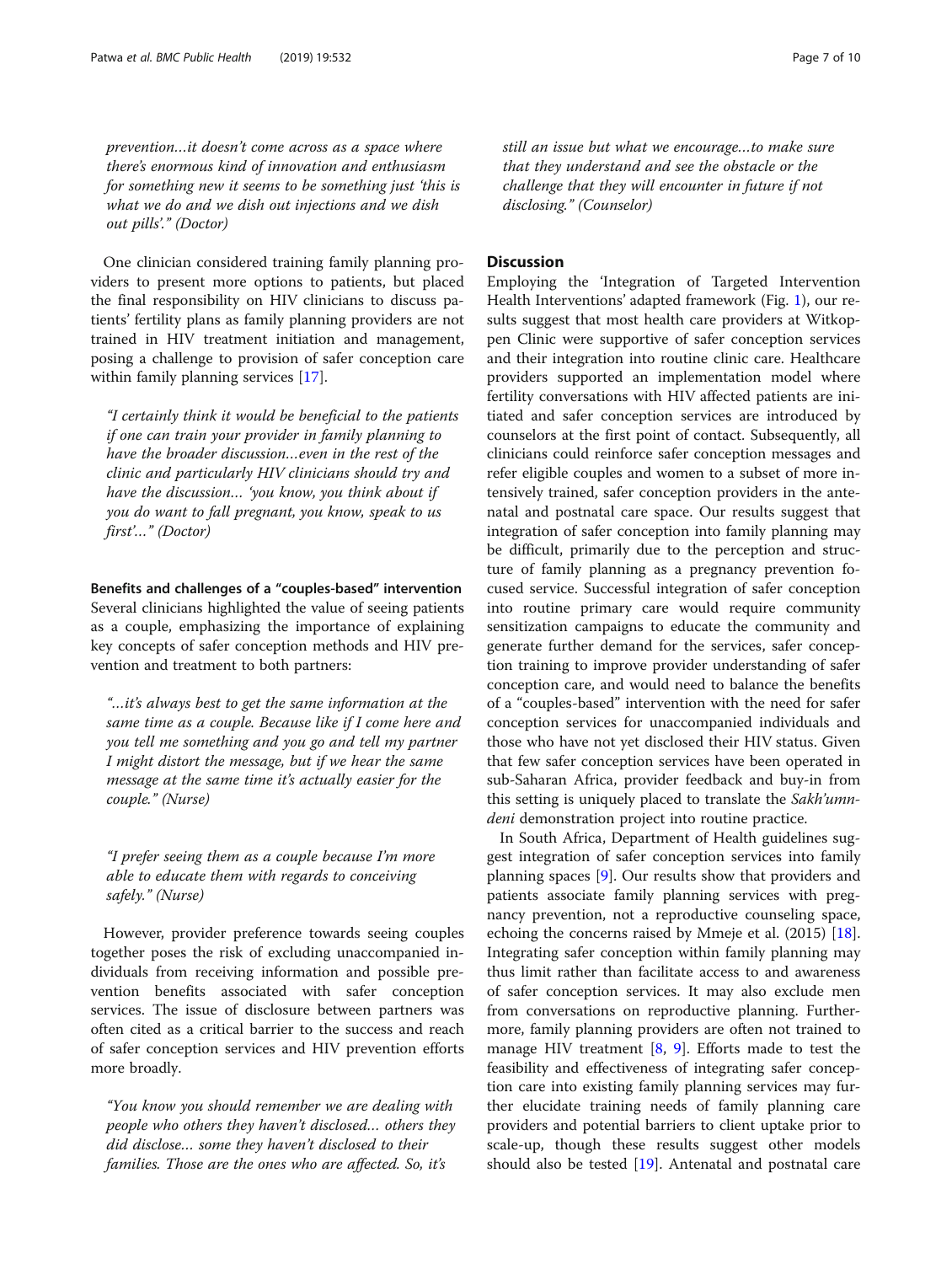were identified as alternative services to incorporate safer conception services at the Witkoppen Clinic, so that women can transition from postnatal care into safer conception services and from conception services into antenatal care. These providers similarly have strong reproductive health backgrounds and may be better equipped to counsel and support patients with core safer conception methods as they are already trained to provide HIV treatment and fully understand the importance of viral suppression [[10\]](#page-9-0). While this alternative integration model has advantages, men's engagement in antenatal care has historically been minimal in South Africa and demand generation external to these services would be essential as pregnant and recently postpartum women are not the individuals most likely to require immediate safer conception care [[20,](#page-9-0) [21\]](#page-9-0).

Our results highlight that a supportive policy environment needs to be accompanied by training to successfully translate policy into practice. While providers were knowledgeable about safer conception service methods in our study setting, they expressed reluctance to engage discussions with patients on safer conception topics without concrete and specified training. This observation is similar to that of a study in Uganda which highlighted provider interest in and knowledge of safer conception service delivery, but a lack of implementation and training guidelines were considered a barrier to implementation [\[22](#page-9-0)]. A safer conception "toolkit", including a training package and counseling guide should be created for training and implementation of safer conception services on a larger scale [[12](#page-9-0), [13,](#page-9-0) [23,](#page-9-0) [24](#page-9-0)]. Training must cover the available safer conception methods, emphasize counseling methods for lay counselors and providers, and include a guide for service providers to refer to in order to address common questions and concerns of clients. Ideally, following training, providers would be able to complete a full sexual and reproductive health assessment of both male and female partners, counsel on safer conception options, ensure viral suppression of HIV-positive partners, review menstrual diaries, and address patient concerns about chosen methods [\[3\]](#page-8-0). Training should not only cover guidelines and safer conception methods, but also focus on training of health care workers on how to communicate sensitive issues related to safer conception.

Time constraints and the need to continue safer conception care over a period of time were identified as important challenges to high quality safer conception service delivery. While providers were convinced of the value of promoting safer conception, many expressed concerns with the length of time required per consultation and the number of patients they were expected to counsel with limited time and staff. Switching between care providers at different safer conception follow-up visits, which would occur when transitioning from a stand-alone service to integrated care, was raised as an important concern given the intimate nature of information shared within safer conception discussions [\[4](#page-8-0), [7](#page-9-0)]. We suggest inclusion of a condensed safer conception checklist or form to include into patient files for providers to minimize the number of times sensitive questions are raised by providers.

In our study, providers voiced a preference for working with couples, which presents benefits and potential challenges. In Kenya, a safer conception demonstration project showed that a couples-based approach improved tailored counseling to couples' preferences [\[25](#page-9-0)]. Similarly, in prevention of mother-to-child HIV transmission studies, male partner involvement shows an association with increased and effective uptake of interventions – some of which overlap with safer conception methods [[4,](#page-8-0) [7,](#page-9-0) [26](#page-9-0)]. The WHO provides recommendations for couples-based counseling to support disclosure of HIV status [\[27](#page-9-0)]. However, while safer conception may present the opportunity for couple engagement and male partner involvement, it should not preclude services to women (or men) who present unaccompanied or have not yet disclosed their HIV status. This challenge is real and can undermine HIV transmission efforts, as shown by denial of services to sex workers, who were turned away from antenatal services promoting male involvement when unaccompanied by a partner [[28\]](#page-9-0).

This study has several limitations. First, the study was conducted at a single primary care clinic and thus certain results may not be generalizable. However, utilization of the 'Integration of Targeted Interventions into Health Systems' conceptual framework is intended to further contextualize the results and promote their relatability on a larger scale. Furthermore, given that there have been very few safer conception services implemented in primary health settings in Sub-Saharan Africa, a key strength of this study is that it is based at one of the only sites that has implemented this work and thus lessons around exposure and integration of services are not merely hypothetical but based on grounded experiences which add a unique value that most other locations could not address. Furthermore, the safer conception package evaluated is based on national and international guidelines, and the barriers to service implementation that were highlighted, including disclosure between partners, time and staff constraints, and limitations of family planning services are common to most sub-Saharan African primary health care facilities [[23,](#page-9-0) [29](#page-9-0)–[31\]](#page-9-0).

As care providers and staff interviewed at this site were already familiar with safer conception services through experiences with the stand-alone safer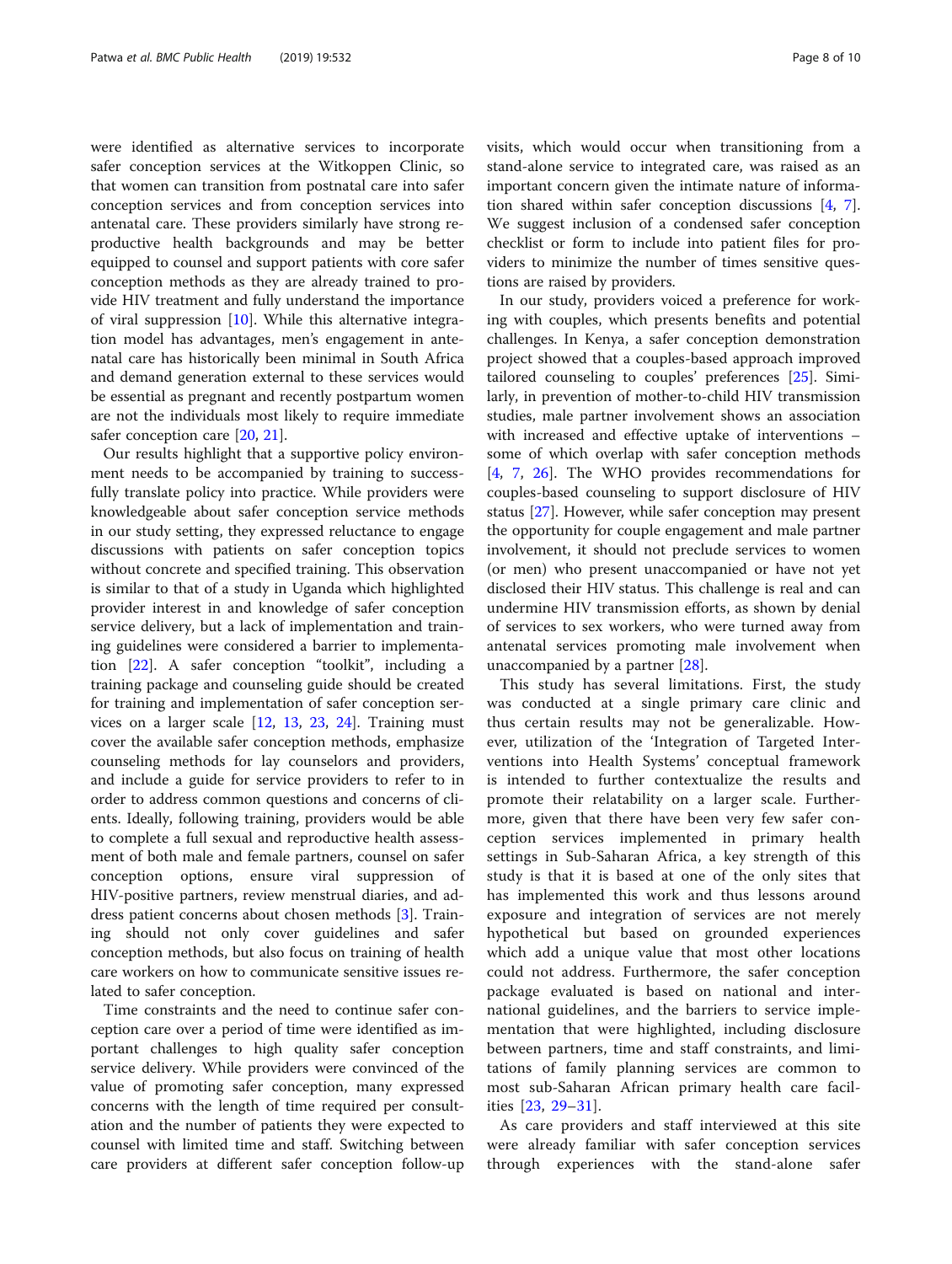<span id="page-8-0"></span>conception demonstration project at the clinic, it should be noted that barriers to integration are likely even greater in other settings depending on the baseline safer conception knowledge of providers, capacity for implementation, and collection of reportable indicators. Purposive sampling was used to ensure a diversity of provider type experiences were represented. However, response bias was considered - providers may have been more willing to share positive perspectives of safer conception service delivery if they had positive relationships with members of the safer conception demonstration project. The research team was cognizant of the importance of highlighting responses of the actual participants, ensuring that their voices were heard and that discrepant viewpoints were documented. Additionally, in the current study, only provider interviews were conducted at the site to inform a modified "adoption system" of safer conception services. However, patient interviews have been previously conducted at this site to establish a need for safer conception services and inform the design of the Sakh'umndeni clinic  $[12, 15]$  $[12, 15]$  $[12, 15]$  $[12, 15]$  $[12, 15]$ . For the purposes of this study, provider feedback and buy-in was critical to support the transition of the safer conception research effort to implementation of safer conception services into routine practice.

Moving forward, client uptake and perceptions of integrated models of safer conception care will be critical to assess and improve routine safer conception practice. From the national to the provider to the household level, greater awareness of safer conception strategies and reproductive rights will be necessary to promote HIV prevention between couples trying to conceive and to future children.

## Conclusion

Provider perspectives on service delivery informed the "adoption system" for implementation and scale-up. A safer conception service model partially integrated within primary care, where counselors inform clients of safer conception services at the first point of contact within the clinic, followed by reinforcement of safer conception messaging by all clinicians, and referral of eligible individuals to more intensively trained safer conception providers was identified as the preferential model. Successful integration of safer conception services into routine HIV care will require community sensitization and provider training that pays attention to the technical aspects and the sensitive nature of safer conception counseling.

### Abbreviations

ART: Antiretroviral Therapy; DOH: Department of Health ; IDIs: In-depth interviews; WHO: World Health Organization; Witkoppen Clinic: Witkoppen Health and Welfare Centre

## Acknowledgements

We are grateful to the Witkoppen Health and Welfare Centre team and participants for their time and for making this study possible. The contents are the sole responsibility of Witkoppen Health and Welfare Centre and the authors and do not necessarily reflect the views of USAID, the NIH or the United States Government.

## Funding

This research was supported by the President's Emergency Plan for AIDS Relief (PEPFAR) through United States Agency for International Development (USAID) under the terms of AID-674-A-12-00033, as well as the UJMT Fogarty Grant/Fogarty International Center of the National Institutes of Health (R25TW009340), the Johns Hopkins University Center for AIDS Research (P30AI094189) and the Johns Hopkins Center for Global Health (Global Health Established Field Placement award). These funding sources did not have a role in the study design nor the analysis of the study results.

## Availability of data and materials

The audio-recording and transcript data collected during the current study are not publicly available to maintain the anonymity of service providers and staff at the Witkoppen Clinic. De-identified transcribed data are available from the corresponding author on reasonable request.

## Authors' contributions

SS, JB, AVR and MP developed a semi-structured interview guide. MP conducted and transcribed interviews under the supervision of SS, JB, LM and MM. MP and LH analyzed and coded data and subsequently developed a codebook, with ongoing input from SS. Results were discussed and the manuscripts was edited by MP, JB, LH, LM, MM, TM, AVR, and SS. All authors read and approved the final manuscript.

## Ethics approval and consent to participate

All participants provided written informed consent. Ethical approval was obtained from the Human Research Ethics Committee at the University of Witwatersrand in Johannesburg, South Africa (protocol M130467).

## Consent for publication

Not applicable.

## Competing interests

Sheree Schwartz is a member of the BMC Public Health editorial board. All other co-authors declare that they have no competing interests.

## Publisher's Note

Springer Nature remains neutral with regard to jurisdictional claims in published maps and institutional affiliations.

## Author details

<sup>1</sup> Johns Hopkins Bloomber School of Public Health, 615 N Wolfe St. E7136 Baltimore, MD, USA. <sup>2</sup>Witkoppen Health and Welfare Centre, Johannesburg, South Africa. <sup>3</sup>Department of Epidemiology and Social Medicine, University of Antwerp, Antwerpen, Belgium.

## Received: 23 January 2019 Accepted: 26 April 2019 Published online: 09 May 2019

## References

- 1. Taulo F, Berry M, Tsui A, Makanani B, Kafulafula G, Qing L, Nkhoma C, Kumwenda J, Kumwenda N, Taha T. Fertility intentions of HIV-1 infected and uninfected women in Malawi: a longitudinal study. AIDS Behav. 2009;13(1).
- 2. Kaida A, Laher F, Strathdee SA, Janssen P, Money D, Hogg R, Gray G. Childbearing intentions of HIV-positive women of reproductive age in Soweto, South Africa: the influence of expanding access to HAART in an HIV Hyperendemic setting. Am J Public Health. 2011;101(2):305.
- 3. Schwartz SR, Mehta SH, Taha TE, Rees HV, Venter F, Black V. High pregnancy intentions and missed opportunities for patient-provider communication about fertility in a south African cohort of HIV-positive women on antiretroviral therapy. AIDS Behav. 2012;16(1):69.
- 4. Bekker L, Black V, Myer L, Rees H, Cooper D, Mall S, Mnyami C, Conradie F, Mahabeer I, Gilbert L, Schwartz S. Guideline on safer conception in fertile